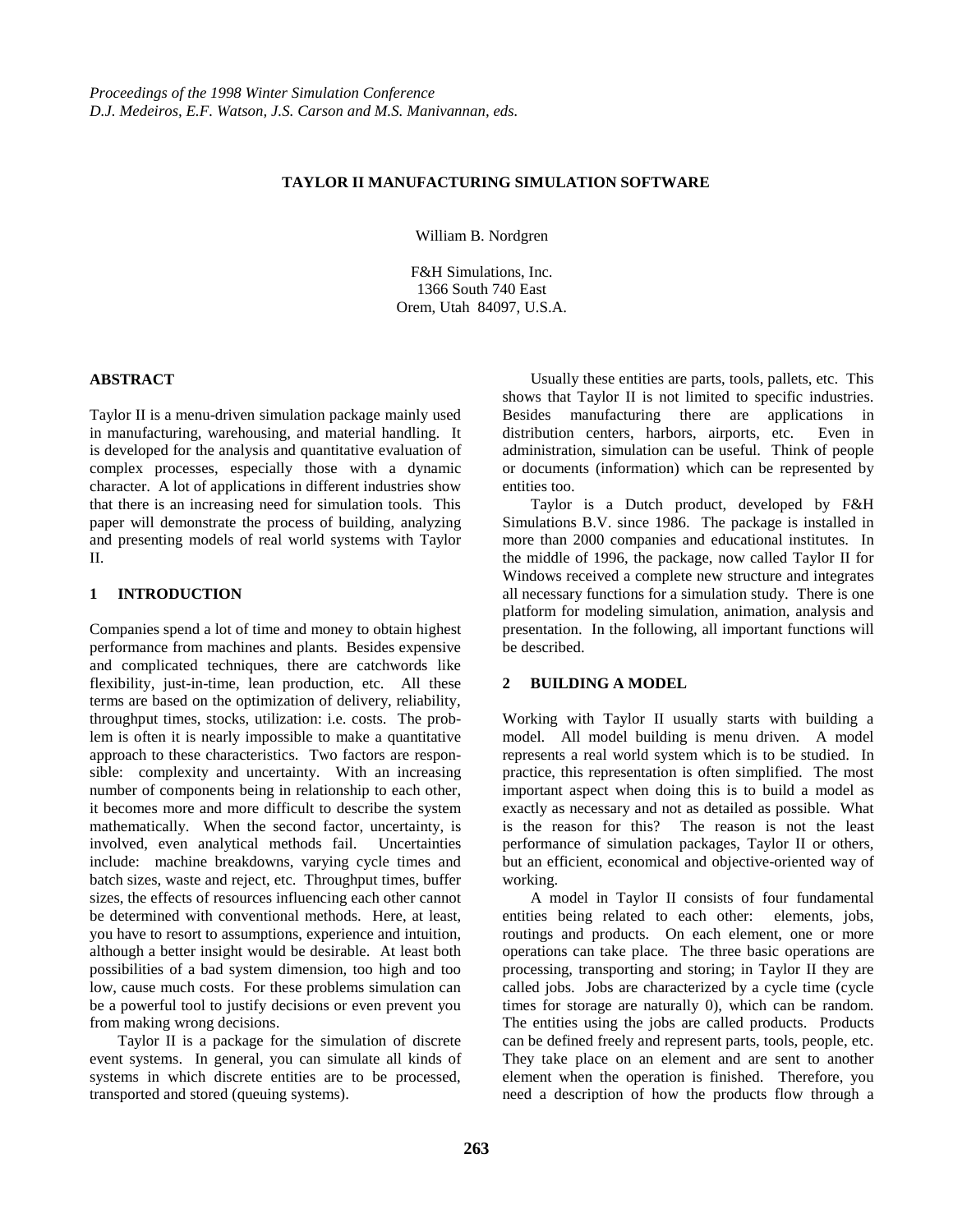model. This description is stored in routings. Routings consist of a number of stages (routing records). At each stage it is defined which job-element is used and what the next stage is.

#### **2.1 Layout and Routings**

Defining a layout is the first step when building a model. A layout contains a number of different element types that you can position in different sizes and in any place on your screen. The following element types are available in Taylor II: Inout, Machine, Buffer, Conveyor, Transport, Path, Aid(operator), Warehouse and Reservoir. Choosing a type depends on the function in the real world system. A machine is the general purpose representation for any kind of operation so that a machine could be a robot, a mill, a counter, etc. Inout elements represent entries and exits (sink/sources) in a model. They can generate and 'eat' products freely. A buffer is for storage. Transports and conveyors represent continuous and discontinuous transportation. Aid elements are generally assigned to other elements. An aid could be an operator. Warehouses and reservoirs are buffers with some special functions. In a warehouse you can place products at a specific location, which is described by a number of cells horizontally and vertically. In a reservoir there is the possibility to define open/close control levels. Each element placed in the layout gets one job automatically.

When necessary, additional jobs can be assigned later. Besides the cycle time, a job also describes how an operation is done concerning input batch, additional resources, etc.

Now one or more routings are to be defined. By selecting the elements one after another you describe the path the products follow in the model. In most models the routing roughly reflect the flow of products because there are a number of product types taking (nearly) the same path and you can specify differences later. In some applications you have to handle a large number of product types all using different routings, i.e. in a job shop. In this case, Taylor II offers the modeler to import process routing descriptions from external files.

#### **2.2 Detailing the Model**

The second step is to detail the model. This means entering parameters describing the behavior of the model that differ from the default settings. Usually only some of the parameters are needed, so it is not necessary to fill a lot of masks before starting the model for the first time. Most of the parameters are related to the fundamental entities discussed above. Element parameters describe the behavior of the elements: what kind of element it is, stochastic (breakdowns) and deterministic (shifts, pauses), availability, how many products it can store, fixed and

variable costs, how it selects its next task, etc. The job parameters are similar.

Many systems seem to be quite simple. When looking at details, one often finds different kinds of rules and strategies to make decisions. That is the reason why implementing these decision points takes most of the modeling time. An important aspect in this phase is the way a simulation tool supports the user. Two items have to be discussed: high flexibility for implementing control logic and easy to test right working of the model (verification). Besides special functions for verification the on-line animation in Taylor II plays a large part. When the layout and the routings are finished, animation is available immediately. All changes in the model can be seen on the screen at once. The user is able to detail and to test the model step-by-step until the model runs according to his wish.

Every company producing simulation software is in a dilemma when developing a concept for control logic. The software should be easy to use but, the system should also allow all possible constructions. These two aspects are hard to combine. Distributors go different ways from fixed implemented strategies or decision tables to interfaces for programming languages or combinations of them. Besides a number of default strategies, Taylor II uses a macro language called TLI (Taylor Language Interface). TLI is an easy to use programming language that allows for modifying the model's behavior powerfully in combination with simulation-specific predefined and user-definable variables. TLI is used at element, job and routing level. There is also the possibility to use TLI interactively during a simulation run to make queries and updates. An interface to own routines written in C, Basic, Pascal, etc. is also available. Typical situations in which the routines have to be modified are loops (i.e. rework), selecting elements as a result of a certain status, assembly, disassembly, etc. Taylor II can send products from each stage in the model to each other in each quantity. For this purpose the user has direct access to all addresses in a routing and replaces the (in most cases) fixed values by expressions of the following form:

*select* number *with* condition *from* list *order* expression *quantity* list *location* list

These so called 'select' statement are used for sending and receiving products. The italic parts in this structure can be values or other expressions. Selections can also be nested. This offers many possibilities for order picking, assembly and complex guiding and receiving strategies.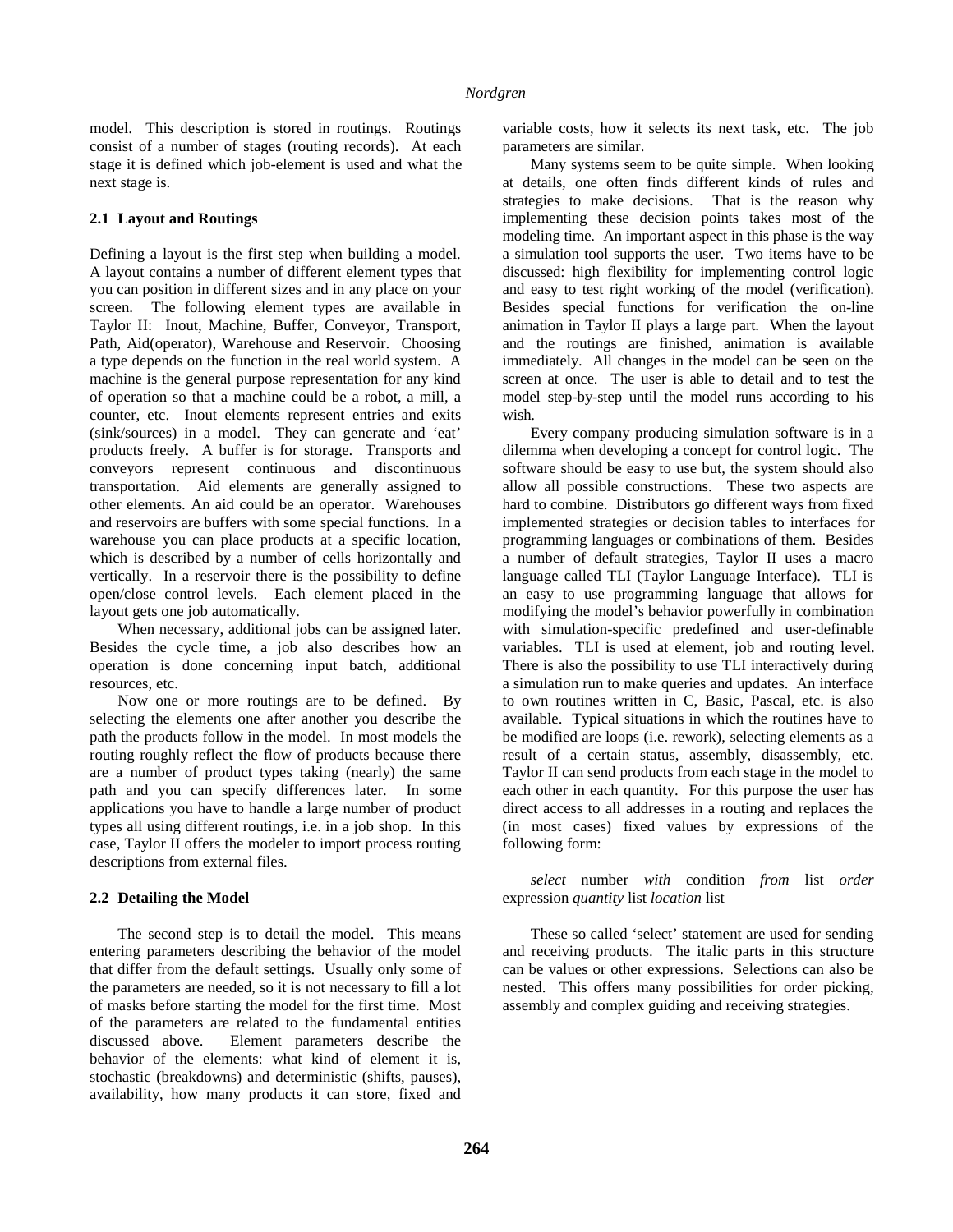Some examples:

*select 1 from 3,4,5*

One product will be sent to machine 3, 4 or 5.

*select 1 from 3,4,5 order - utilization [L]*

The same as above, but the machine with the lowest utilization has the highest priority.

*select maximum[1,F] with elqueue[L]<5 from 3,4,5 quantity 4-elqueue[L]*

An (express) order uses the maximum number of machines. Only machines with a stock less than 5 are taken into consideration.

Elements are described by fixed acceptance rules for picking products or other TLI-user-definable rules and strategies for entry and exit of products. Examples are:

### *Entry condition: plan from file*

The element chooses the next order from a list stored in a disk file.

### *TLI-entry condition: time|600<120*

A conveyor accepts products only for the first 120 seconds in a 600 second interval, ( stands for modulo). The expression is true for 120 seconds.

Product types are described by a code (in combination with an icon) and by size (important for conveyors). Sometimes it is necessary that products get individual information or signs. Information could be a delivery date, priority, state of work, etc. For this purpose, products are coupled with attributes. Attributes can also work as a pointer to a matrix in which i.e., cycletimes are stored. This enlarges the amount of possible information enormously. Querying and updating of the attributes are done at the jobs by evaluating triggers. A trigger is one (or more) simple lines of text with a TLI-expression. Triggers can be evaluated nearly every time an event is scheduled. They can influence products (with their attributes) or the model status itself. An example is:

### *Trigger on Entry: curcycle[J]:=att2[C]*

The cycle time of the order is stored in the second attribute and is assigned when the product enters the job.

Assume that a model is built with Taylor II. Now starts the actual simulation, apart from the (little) simulation when testing the model.

## **3 SIMULATION**

In stochastic processes random numbers play an important part. Taylor II comes with different random number generators which normally work independently from each other. In some experiments you may want to study alternatives of a system. Then the models should run with identical conditions and for this purpose it could be necessary that all generators generate the same sequence of random numbers.

Taylor II is fully event-oriented. this means that the time between two events (i.e., beginning and ending of an operation ) needs no CPU time. An internal event list makes sure that all changes in status are evaluated.

For every simulation run, the start situation is free to define. Products can be stored in any quantity at any place in the model. To reduce the warm-up period (moment of time that a model runs with stable status) you can make a warmstart. For a number of various runs you can define a batch run.

During simulation you can zoom, pan and rotate freely, stop, make modifications and then continue. A model can be simulated during a certain period of time or until a special (user-defined) condition is met.

The time representation is fully user-definable (i.e. week 8; tue; 8:30,2) and is displayed by an analog and digital clock. With the single-step-mode you can trace your model in detail or you use the conditional single-step for watching a part of the model only.

While simulating, the screen output can be interactively changed, ranging from no information (as fast as possible), via statistics and simple animation to full animation. With full animation you see each product moving from stage to stage or queuing in the system. Taylor II automatically keeps track of a large number of common statistics like utilization, waiting times, etc. Default and user-defined statistics can be displayed as numbers or as dynamically changing graphs. Especially determining the end of the warm-up period. Taylor II can also keep track of any kind of variables you want and display them after the simulation run.

# **4 ANALYSIS**

For a correct description of a model, a number of input data is required like arrival times, cycletimes, breakdown failures, etc. Often these data exist in protocols, databases, etc. But the question is: is there enough data to characterize a process well or are they only a part of reality? That means a detailed analysis with statistical methods should be done first. Taylor can read in datasets and analyze them. Two important parameters are the average value and the standard deviation. another point is the statistical distribution which fits best. A built in routine automatically makes a distribution suggestion for the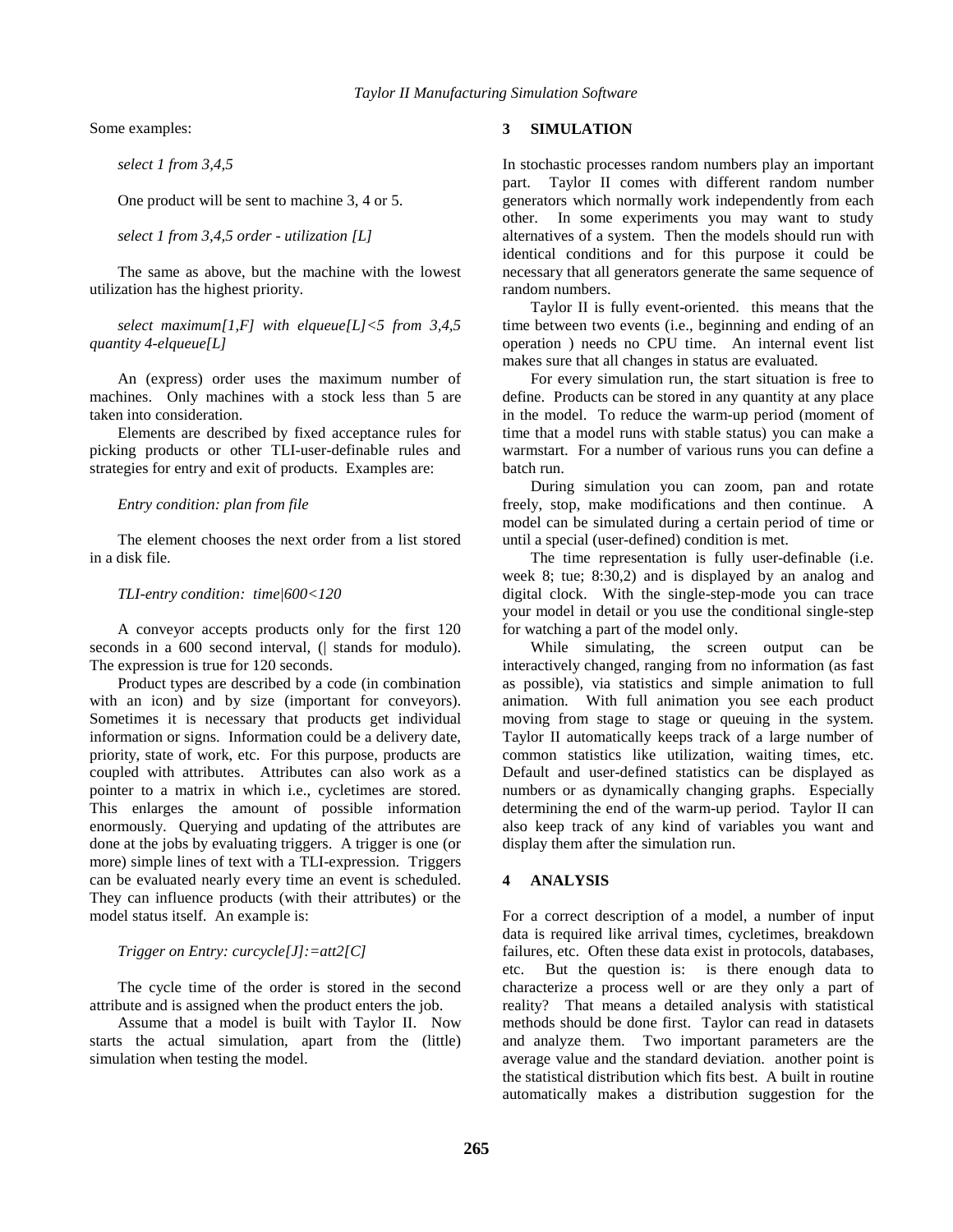dataset and displays this distribution depending on the type, in continuous or discrete form on the screen.

Typical information you get from a simulation study is utilizations, throughput times, production per period and costs. The results are available in different ways:

Tabular reports: contents and form are predefined, but may be changed by the user.

TLI reports: containing a mixture of explanation, results and illustration or giving specific results.

Queries: all results can be queried with TLI interactively (including minimum, maximum, average and standard deviation).

Predefined graphs: wait time histogram, queue graph, status diagram, utilization pie, etc.

User-defined graphs: representation of any kind of data like throughput times, costs, etc.

Graphs can be displayed in over 10 types of general purpose representation: histograms, bar graphs, x-y plots, pie charts, etc. including averages (whole and cumulative), standard deviation and so on. All reports and graphs can be sent to screen, disk file and printer or you can export these data for use in other programs.

## **5 ANIMATION**

In the past animation has been treated as a nice but more or less unnecessary extra. Taylor II has an extensive built-in animation module.

There are several reasons. First, similar to the discussion in Section 2.2, the animation can be very useful (but generally not replace) for verifying a model. For this purpose the 2-D animation is available as soon as routing is created. With little additional work, 3-D animation is available too. They are useful when giving presentations to management or customers (often more convincing than rough numbers or in the educational sector. A number of ready-to-use 2-D and 3-D libraries come with the package.

With the built-in paintbox you can define your own icon-sets or draw background illustrations. The 3-D paint module allows you to change exiting or to add 3-D element icons. Background drawings are automatically translated into vector files for sealing and rotating. Existing drawings can be imported into the HPGL format.

#### **6 ADDITIONAL FEATURES**

In addition to the points above there are some special functions useful (not essentially necessary) for the daily work. When simulating a lot of alternative models with different parameters and settings you could lose your overview. For this purpose, Taylor II generates a model documentation (text file) describing the whole model. another important aid is the context-sensitive online help with index and page search facility.

Besides stochastic arrival patterns, Taylor II can process external files (ASCII-file) with an unlimited number of deterministic product arrivals including arrival time, quantities and product attributes. This offers the possibility to simulate with real data. Special arrival patterns, think of season influences of daily peaks, can be generated with genlink. Genlink generates an external file by taking samples from different distributions.

External files can also be used to define deterministic machine planning or routing specification (see Section 2.1). The handling with ASCII-files becomes easier with the integrated text editor. DDE (Dynamic Data Exchange) links exist for windows base products that allow such links.

The ability to created self-running presentations allows you to build models which explain themselves. With a runtime module you can give all models to other people that are participating in a simulation study.

Taylor II version 4.0 includes several new that have been specially designed for windows 95. The Taylor Language Interface has been extended to include the us of functions. There are also three new modules included. These are Advanced Statistics (with an autofit module which tests distributions to fit data and an experiment module), runtime Development Kit (allowing you to create customized applications), and the Animator (special 3-D animation module with shaded animation).

### **7 SUMMARY**

Taylor II integrates all functions necessary for a simulation study and combines in a simple manner high flexibility with ease-of-use without making concessions to functionality. many applications in different industries; manufacturing, transportation, distribution, material handling, show this. Fast modeling and online animation are the concept for the use not only by simulation experts. Taylor II is used more and more in education institutes for their practical courses in engineering.

Continuous customer feed back and our own consulting department enable F&H to keep improving Taylor II. This experience is also an advantage for the support and training courses that we offer.

#### **AUTHOR BIOGRAPHY**

**WILLIAM B. NORDGREN** is President of F&H Simulations, Inc. U.S.A. He received his Master of Science in Computer Integrated Manufacturing (CIM), and Bachelor of Science in Manufacturing Engineering from Brigham Young University. Bill was co-founder of